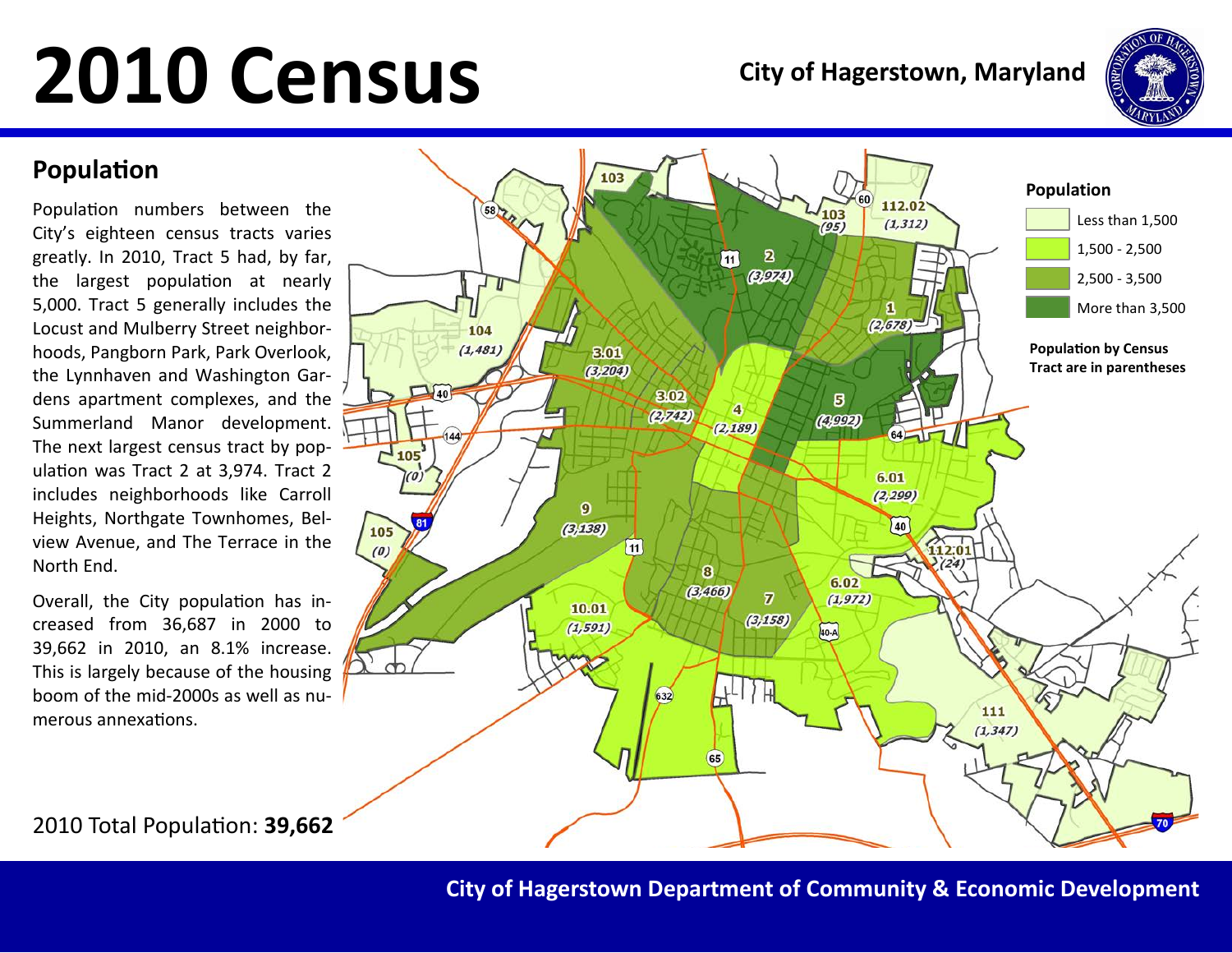

### Race/Ethnicity

In 2010, White Non-Hispanic remained the largest ethnicity within the City of Hagerstown at just under 80% of the total population. The next largest ethnicity was Black or African American at 13% of the total population. Hispanic or Latino represented 5%, up from 1.8% in 2000. All other ethnicities represented less than 4% of the population.

79%

13%

5%

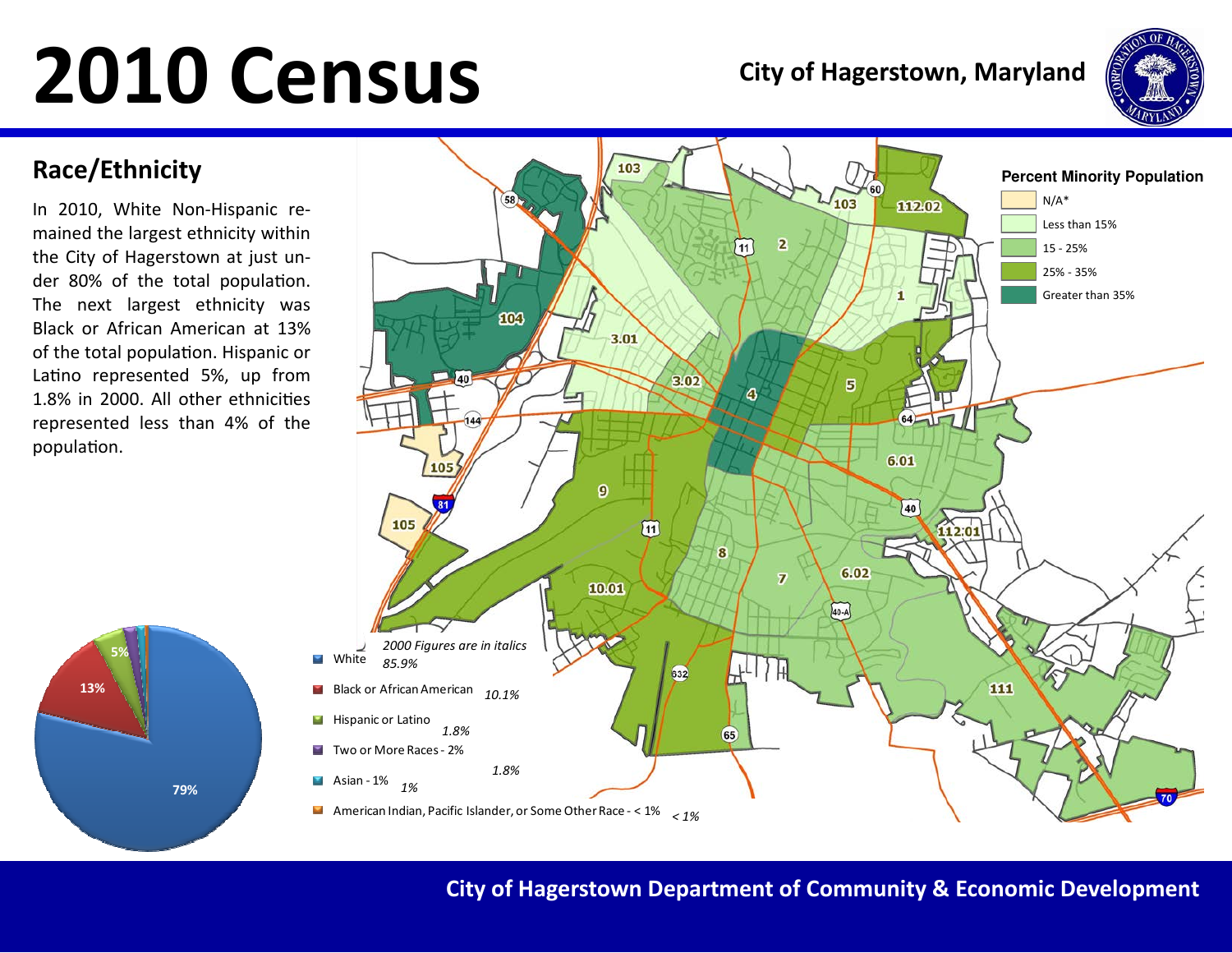



### Housing Tenure

 Historically rental housing rates have been over 50% in the City of Hagerstown. In 2010, the total percentage of home renters is approximately 57%, down slightly from 58% in 2000. All census tracts within the City had at least a 30% or higher rate of home rentals.

The highest rate of home ownership occurred in Tract 2 at 69.1%. Census Tract 103 had the highest rental housing rate at 100%. This is because Tract 103 is a relatively small tract that in- 2010 Rental Housing Rates<br>cludes the Longmeadow Apartments. **2010** N/A\*



City of Hagerstown Department of Community & Economic Development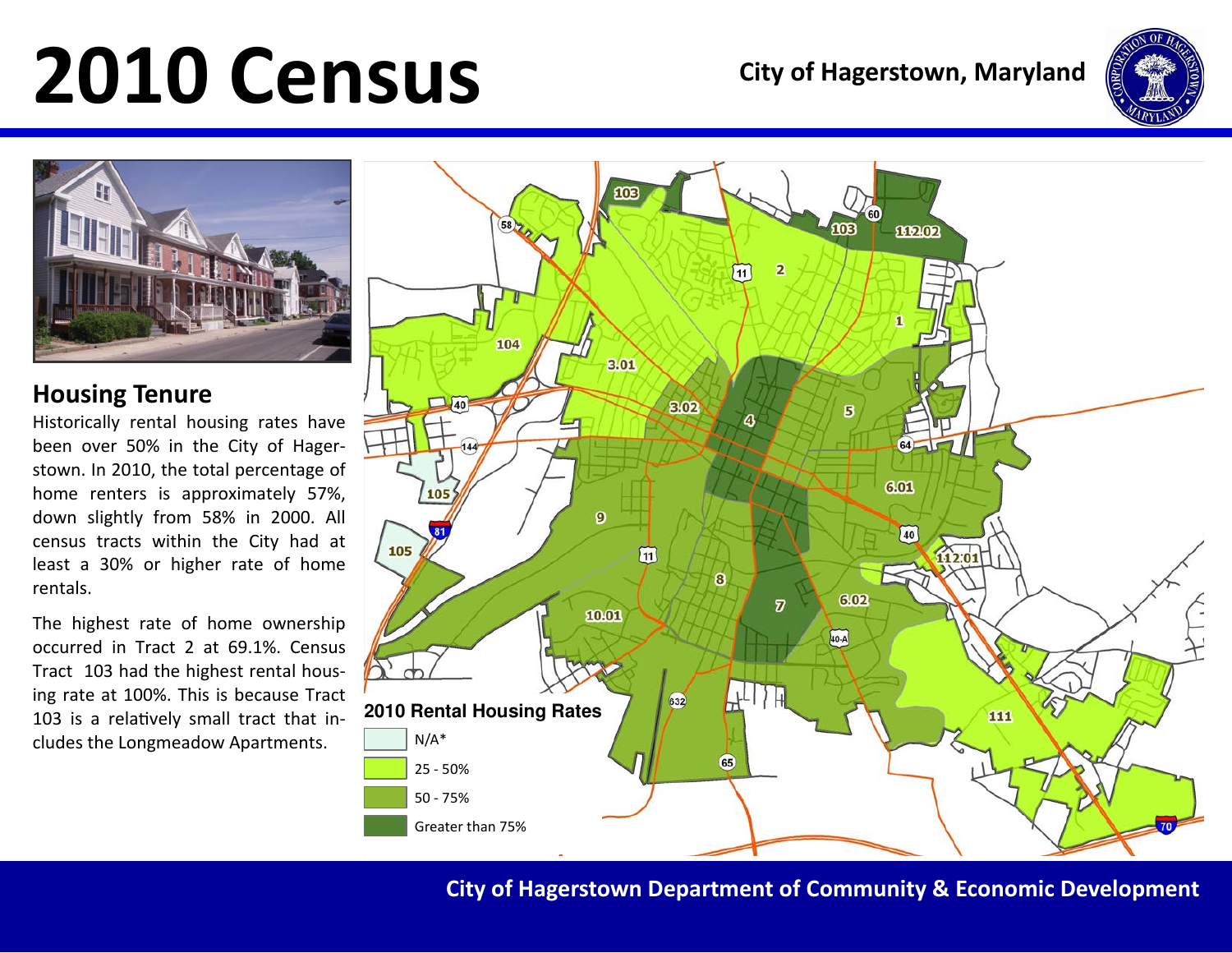

### Vacancies

In 2010 the City had a total of 18,682 housing units, of which 16,459 were occupied. The housing vacancies are well distributed throughout the City with no Census tracts experiencing a rate higher than 25%. The areas experiencing the highest housing vacancies include the Jonathan Street area, the western half of City Center, and the Cortland development.

Hagerstown's vacant housing rate of 12% remains higher than that of Washington County (8%) as well as the State and National rate (9% and 11%, respectively). Hagerstown's vacancy rate in 2000 was 7.3%.



Total Vacant Housing Units Citywide: 2,223Hagerstown's Vacancy Rate: 12%



City of Hagerstown Department of Community & Economic Development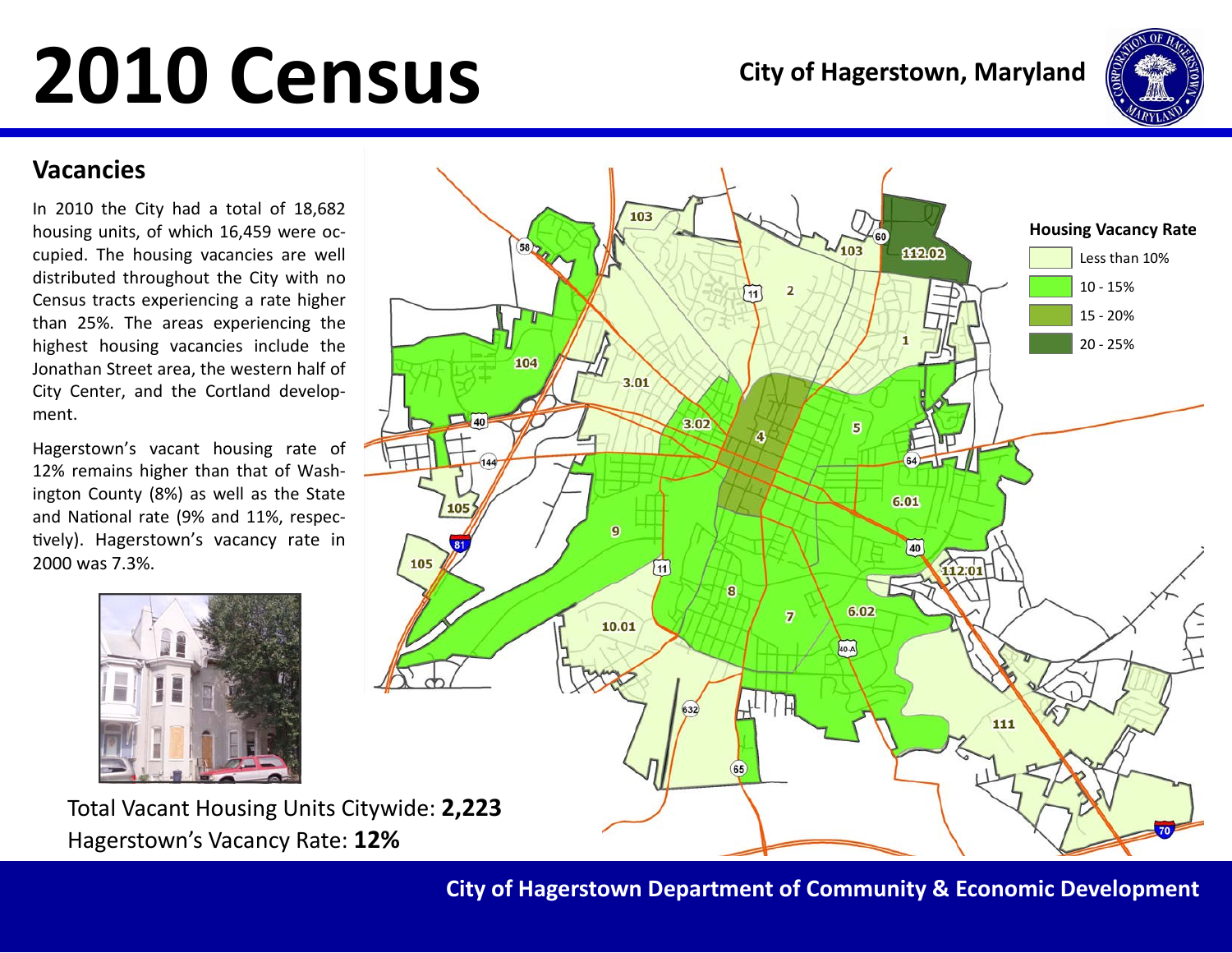

### **Age of Population**

The median age of Hagerstown's population in 2010 was in the mid-thirties. The southeastern portions of the City had the highest percentages of persons over 65. At nearly 25%, Tract 111 had the highest rate of persons over 65 within the City. The northern and western portions of the City also experienced rates greater than 15%.

Tracts that include areas such as City Center, Gateway Crossing, Jonathan Street, and Locust/Mulberry Streets saw rates that were well under 10%. At approximately 2%, the Hager's Crossing and Collegiate Acres neighborhoods saw the lowest the percentage of persons over 65 in the City.

 When compared to the County and the State, Hagerstown's population is slightly younger. Washington County's median age is nearly 40 while Maryland's is just under 38.

Citywide Median Age: 35.5